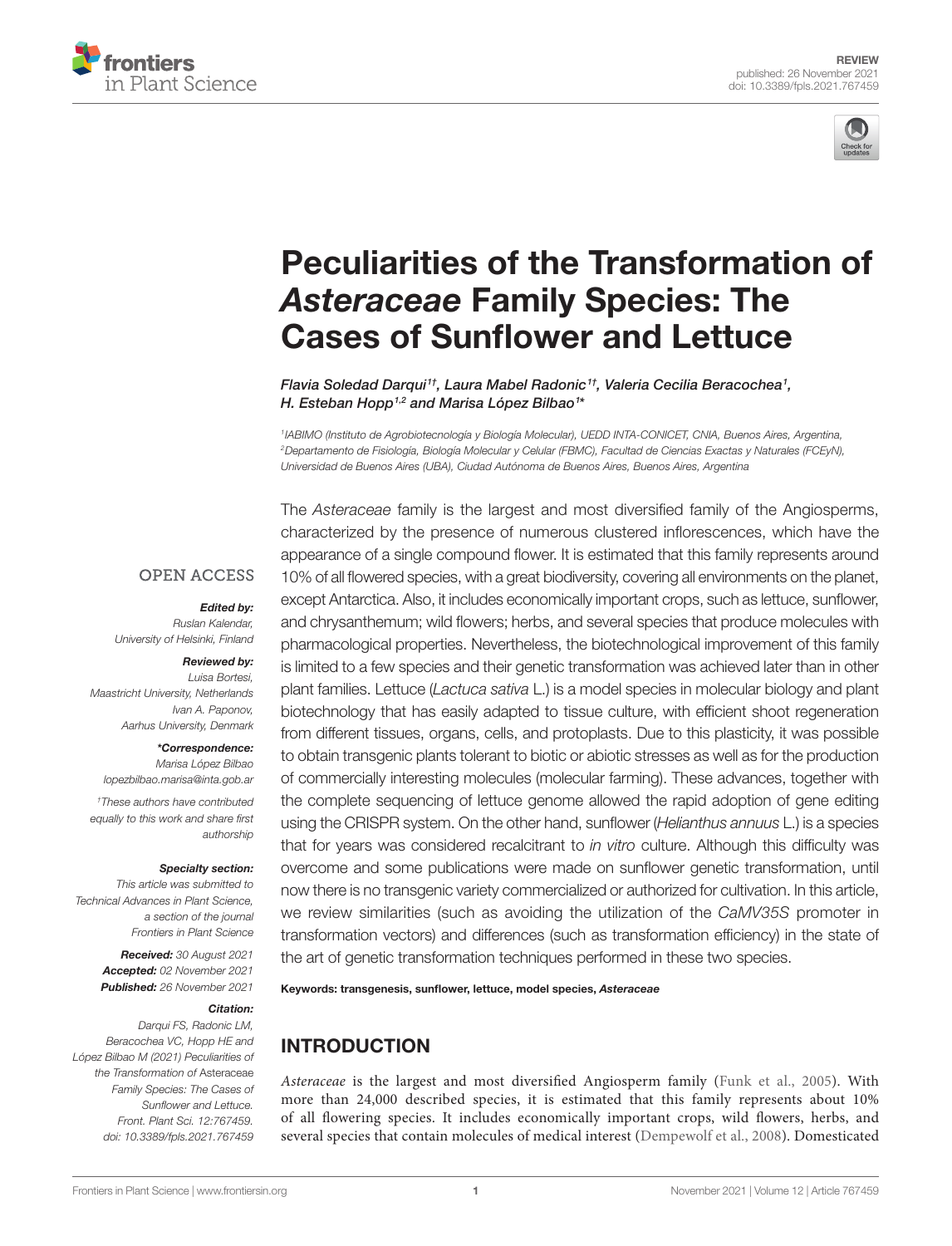crops include food crops (lettuce, chicory, and topinambur), oil (sunflower and safflower), medicinal (*Echinacea* and chamomile), and many ornamentals (chrysanthemum, dahlia, zinnia, gerbera, and others). Alternatively known as *Compositae*, this family is characterized by the presence of numerous grouped inflorescences that have the appearance of a single "compound" flower. It is divided into three major subfamilies and a minor subfamily, with lettuce, sunflower, and safflower being the agronomically important representatives of the major subfamilies. They present a great biodiversity encompassing the extreme environments on the planet and not only in the areas between the tropics, as occurs in the rest of the Angiosperms. With the exception of Antarctica, representatives of this family are found in all environments and continents ([Funk et al., 2005](#page-7-0)).

The study and application of biotechnological techniques related to *in vitro* culture and transformation in species of the *Asteraceae* family have been developed mainly in chrysanthemum, lettuce, and sunflower. In the case of chrysanthemum, one of the most important cut flowers and ornamental plants used all over the world, important advances were made on different biotechnological aspects detailed in numerous research and reviewed by [Darqui et al. \(2017\)](#page-7-2) and [Boutigny et al. \(2020\)](#page-6-0). Unlike other ornamental species, *in vitro* micropropagation *via* somatic embryos or shoot regeneration is not used for chrysanthemum large-scale production. There are no reports of varieties generated from somatic hybrids, cryopreservation is not used to maintain existing varieties and unlike other ornamental plants, such as carnation or rose, there are no transgenic chrysanthemum varieties available on the market ([Visser et al., 2007](#page-8-0); [Chandler and Sanchez, 2012](#page-7-3)) even though an authentic blue chrysanthemum was obtained ([Noda et al., 2017\)](#page-8-1).

Sunflower is one of the most important sources of edible oil and total world sunflower seed production, 52 million tons for 27 million ha in 2018, goes almost exclusively to oil extraction, providing 9% of total world volume ([Pilorgé,](#page-8-2)  [2020](#page-8-2)). Its oil is considered of good quality because of its light taste and appearance but especially because it supplies more vitamin E than any other vegetable oil. Sunflower and peanut are the only major vegetable oil-yielding crops that have no genetically modified (GM) varieties authorized for commercial use. Sunflower biotechnological improvement is limited to molecular marker-assisted selection and transgenic sunflower can only be found in controlled and experimental environments.

Lettuce, on the other hand, is a model species in cell biology and biotechnology research, due among other factors, to its good response to tissue culture. Lettuce is a leafy vegetable that is globally grown and widely consumed [\(Kim et al., 2016](#page-7-4)). The development of a stable transformation system in lettuce has enabled the introduction of many potentially useful genes in this crop, oriented to the molecular breeding of lettuce itself as well as to the production of molecules of economic interest. This model plant has also been selected as a platform for recombinant production of miraculin, a taste-modifying glycoprotein extracted from the red berries of the West African

native shrub *Richadella dulcifica* ([Hirai et al., 2011\)](#page-7-5). Lettuce has advantages for biotechnology applications, for instance, it can be eaten fresh allowing the preservation of proteins. Its adaptability to greenhouse conditions and hydroponic culture allows cultivation, that can be easily scaled up or down, in controlled environments. As a plant bioreactor, its life cycle is shorter than in other plant alternatives allowing the recovery of the product of interest in a short term.

Although these three vegetable species are very different in many aspects, they may present unwanted responses when the *CaMV35S* promoter, the most used constitutive promoter in plant biotechnology, is used for plant transformation. During the mid-1990s, it became increasingly clear that this promoter was less active in chrysanthemum than in, for example, tobacco [\(Outchkourov et al., 2003](#page-8-3)). In lettuce, the expression level was as high as in other species but the transgene was unstable and lost after two or three generations ([Davey et al., 2007](#page-7-6)), although still used in most studies. In sunflower, vectors containing *CaMV35S* promoter regulating *β-glucuronidase* gene (GUS) showed a low and non-constitutive expression pattern in T1 plants while the detection of transgenes was not possible in T2 plants due to its genetic instability ([Radonic, 2010](#page-8-4)).

The development of efficient *Asteraceae* transformation systems has often been combined with the transfer and assessment of target genes for traits, such as plant architecture and resistance to biotic and abiotic stresses. The use of suboptimal transformation protocols and expression vectors resulted in a considerable number of reports with some independent lines with low expression of the transgene, so there is unclear or doubtful data about inserted genes effects. This situation is evident in the transformation of sunflower, while in the case of lettuce, it could be partially overcome due to its good response and adaptation to *in vitro* cultivation. In this review, we focus on these two species with such contrasting behavior in response to plant *in vitro* culture and transformation efficiency.

## SUNFLOWER

There is a worldwide interest of growers in sunflower improvement, demonstrated by the rapid adoption of the first herbicide-tolerant non-GM sunflower (Clearfield®). This trait consists of an imidazolinone (IMI) genetic resistance identified in a wild population of *H. annuus* [\(Miller and Al-Khatib,](#page-8-5)  [2002\)](#page-8-5) that was incorporated into elite germplasm through conventional breeding. However, no transgenic sunflower has reached cultivation and commercialization approval in any country so far. This shows the existing difficulties in sunflower breeding by transgenesis.

Since the first studies referring to sunflower *in vitro* culture, difficulties were evident in the regeneration step even from diverse explant sources and with different systems. The first publications discarded shoots or embryo regeneration from callus [\(Greco et al., 1984](#page-7-7); [Paterson and Everett, 1985;](#page-8-6) [Wilcox](#page-8-7)  [McCann et al., 1988](#page-8-7)). Besides, *in vitro* culture response is highly genotype dependent ([Fiore et al., 1997](#page-7-8); [Gürel and Kazan,](#page-7-9)  [1998\)](#page-7-9). The few advances obtained in tissue culture from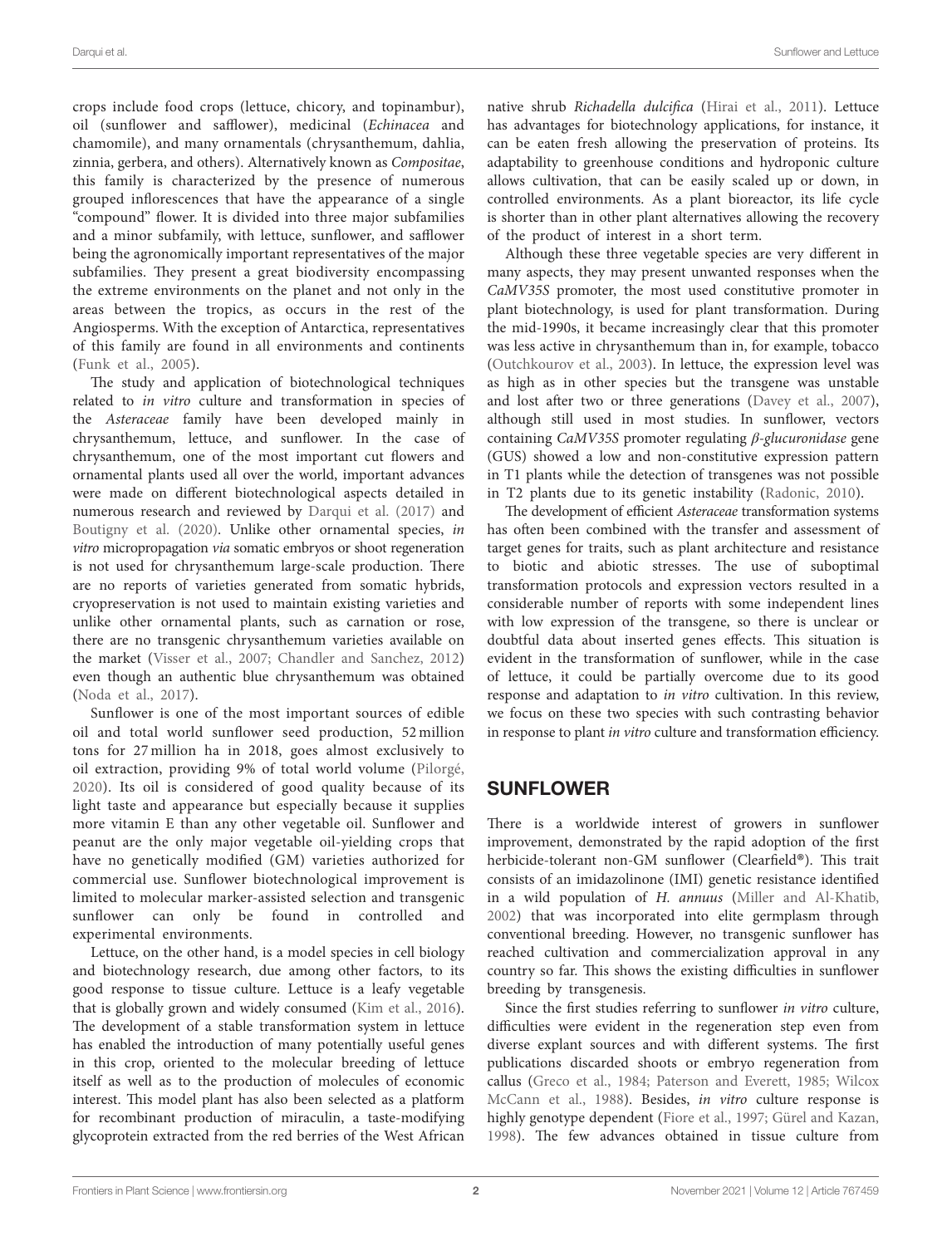cotyledons, immature embryos, shoot tips, protoplasts, hypocotyls, or leaves are detailed in [Moschen et al. \(2014\)](#page-8-8) or in [Dagustu](#page-7-10)  [\(2018\)](#page-7-10) where the more than 50 reviewed articles show that sunflower is a still difficult species to deal with because of its low regeneration ability. Different research groups continue working in solving this issue and trying to improve sunflower *in vitro* culture. For example, [Zhang and Finer \(2016b\)](#page-8-9) described the use of a cytokinin pulse treatment for shoot induction followed by the use of gibberellic acid (GA) for shoot development and elongation, combining with micrografting for high-efficiency recovery of plants from developed shoots. Similarly, [Islam et al.](#page-7-11)  [\(2021\)](#page-7-11) have performed *in vitro* direct organogenesis from cultured seed of sunflower. [Aurori et al. \(2020\)](#page-6-1) tested various auxin treatments trying to analyze the morphogenetic potential of a new explant, the apex with primordial leaves resulting from ungerminated mature zygotic embryos.

The poor response in tissue culture directly affected the development and obtaining of transgenic sunflower. This is due to the necessity of the transformation of as many cells as possible and with a good regeneration potential to ensure the success in genetic transformation. To summarize, most published transformation systems for sunflower are based on the work of [Alibert et al. \(1999\),](#page-6-2) explained in detail in [Radonic](#page-8-10)  [et al. \(2015\),](#page-8-10) consisting of the following steps: imbibition of seeds, excision of embryonic axes, co-culture with *Agrobacterium tumefaciens*, induction of shoots, and recovery of transformed shoots, selection, shoot elongation, transfer to greenhouse, and acclimatization. This scheme produces, by direct organogenesis, one or two shoots per explant derived from the association of several cells of each explant, so they are frequently chimeric ([Schrammeijer et al., 1990\)](#page-8-11) where transgenic sectors may not lead to the recovery of transgenic progeny [\(Burrus et al., 1996](#page-6-3)). A recently review on sunflower transgenesis [\(Sheri et al., 2020](#page-8-12)) lists 51 publications describing the transformation method used (mostly using *Agrobacterium*, but also gene gun or a combination of both methods), the genes introduced and a brief description of the characteristics obtained.

In order to overcome the low levels of transformation due to the poor response to tissue culture and low regeneration rate, [Molinier et al. \(2002\)](#page-8-13) used the *ipt* gene to induce transient expression of cytokinins. The latest attempt to improve *in vitro* regeneration was the overexpression of the developmental transcription factor *growth-regulating factor 5* (*GRF5*) gene from *Arabidopsis thaliana* or its orthologous ([Kong et al., 2020](#page-7-12)). This strategy significantly increased the frequency of shoots expressing green fluorescent protein (GFP) marker protein per explant. Nevertheless, transformation efficiency was not always enhanced, suggesting that this increase in transgenic shoot number is due to the proliferation of more shoots from the same transformed explants. This research opens an interesting opportunity to adjust the use of *GRF5*-induced regeneration and to improve the transgenesis protocol.

Regarding selection genes, *neomycin phosphotransferase* (*nptII*) gene is still the most widely used. However, the only reliable characteristic for the screening of transgenic shoots was the *in vitro* formation of roots and not the bleaching green tissues in presence of kanamycin ([Radonic et al., 2006\)](#page-8-14). There are only a few cases where other selection agents were used, such as the hygromycin antibiotic (*hpt* gene; [Benzle et al., 2015;](#page-6-4) [Zhang and Finer, 2016a\)](#page-8-15) and the phosphinothricin herbicide, in its variants glufosinate, BASTA®, or bialaphos (*bar* gene; [Escandon and Hahne, 1991](#page-7-13); [Neskorodov et al., 2010\)](#page-8-16).

[Zhang and Finer \(2016b\)](#page-8-9) developed another approach to improve sunflower transformation efficiency using a low inoculum of *Agrobacterium* at about 6 × 10<sup>2</sup> CFU ml<sup>-1</sup> with a long co-culture period of 15days, which avoid the suppression of plant regeneration or activation of defense responses. This relatively low amounts of bacteria mimics the natural infestation of plants by *Agrobacterium*, which led to an average of three transformed shoots per explant (in a 20% of treated explants) while the use of a typical co-culture method did not produce transformed shoots. Nevertheless, this study was restricted to T0 plants and there is no information about the transgene stability or expression level obtained. A further analysis of this strategy must be considered.

Besides the previously mentioned difficulties in sunflower transformation, what it appears to be one of the causes to prevent the success in obtaining sunflower transgenic lines is the use of the constitutive *CaMV35S* promoter ([Radonic, 2010](#page-8-4)). *CaMV35S* promoter [\(Benfey and Chua, 1990\)](#page-6-5) is the most widely used sequence for gene expression during the genetic transformation of plant species, both monocotyledonous and dicotyledonous, regulating the expression of reporter, selection, or interest genes and it is present in different highly popular vectors like pCAMBIA, pPZP, pGWB, Gateway. However, despite the success in the use of this promoter, some studies described expression patterns different from that expected for a constitutive promoter. In the case of the *Asteraceae* family, the lack of β-glucuronidase activity under the regulation of this promoter was described in chrysanthemum ([Annadana et al., 2001;](#page-6-6) [Outchkourov et al., 2003\)](#page-8-3). These difficulties led to the use of new alternative promoters to express genes in both leaf and flower ([Annadana et al., 2002a,](#page-6-7)[b;](#page-6-8) [Outchkourov et al., 2003;](#page-8-3) [Aida et al., 2004](#page-6-9), [2005\)](#page-6-10).

In *A. thaliana*, [Yoo et al. \(2005\)](#page-8-17) described an effect in *trans* of the *CaMV35S* promoter, which affected and altered the expression pattern of tissue-specific transgenes, modifying the phenotype of transgenic plants. This interference disappeared when this promoter was replaced, suggesting that these effects were caused by the enhancer of the *CaMV35S* promoter. Subsequently, [Zheng et al. \(2007\)](#page-9-0) described that the presence of the *CaMV35S* promoter transformed specific promoters *AGL5* (ovarian-specific), *PAB5* (early embryogenesis-specific), and *AAP2* (reproductive and vascular tissue-specific) into constitutive ones. Also in arabidopsis, [Gudynaite-Savitch et al.](#page-7-14)  [\(2009\)](#page-7-14) studied the interference of *CaMV35S* promoter regulating the selection gene, over specific promoters which lose their transcriptional specificity. This effect disappeared when the *CaMV35S* promoter was replaced or the distance among promoters was increased in the vector. Additionally, they found that this negative interaction was promoter dependent suggesting that it should be studied for each promoter combination.

Transgenic sunflower events expressing the *β-glucuronidase* reporter gene under the *CaMV35S* promoter showed low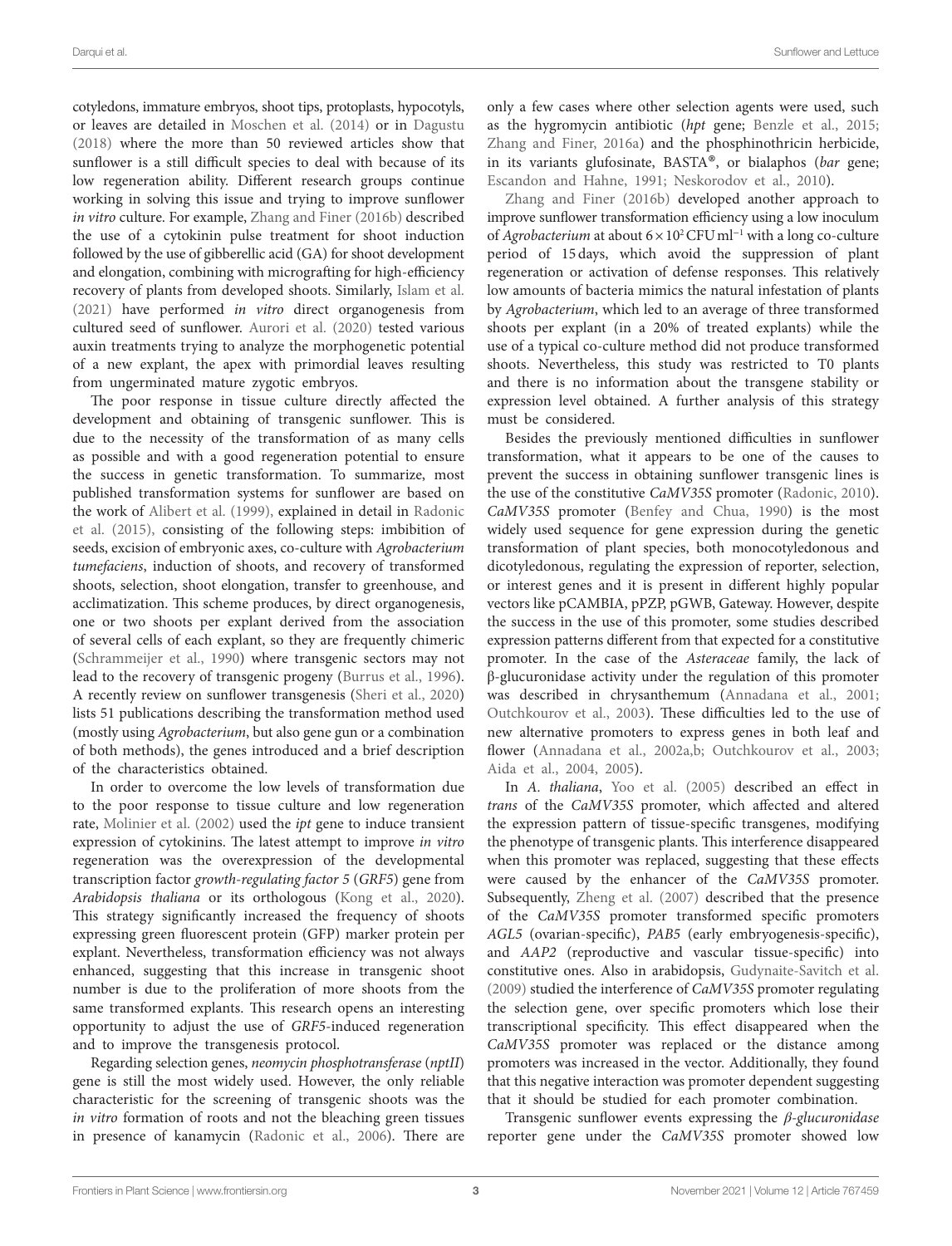<span id="page-3-0"></span>

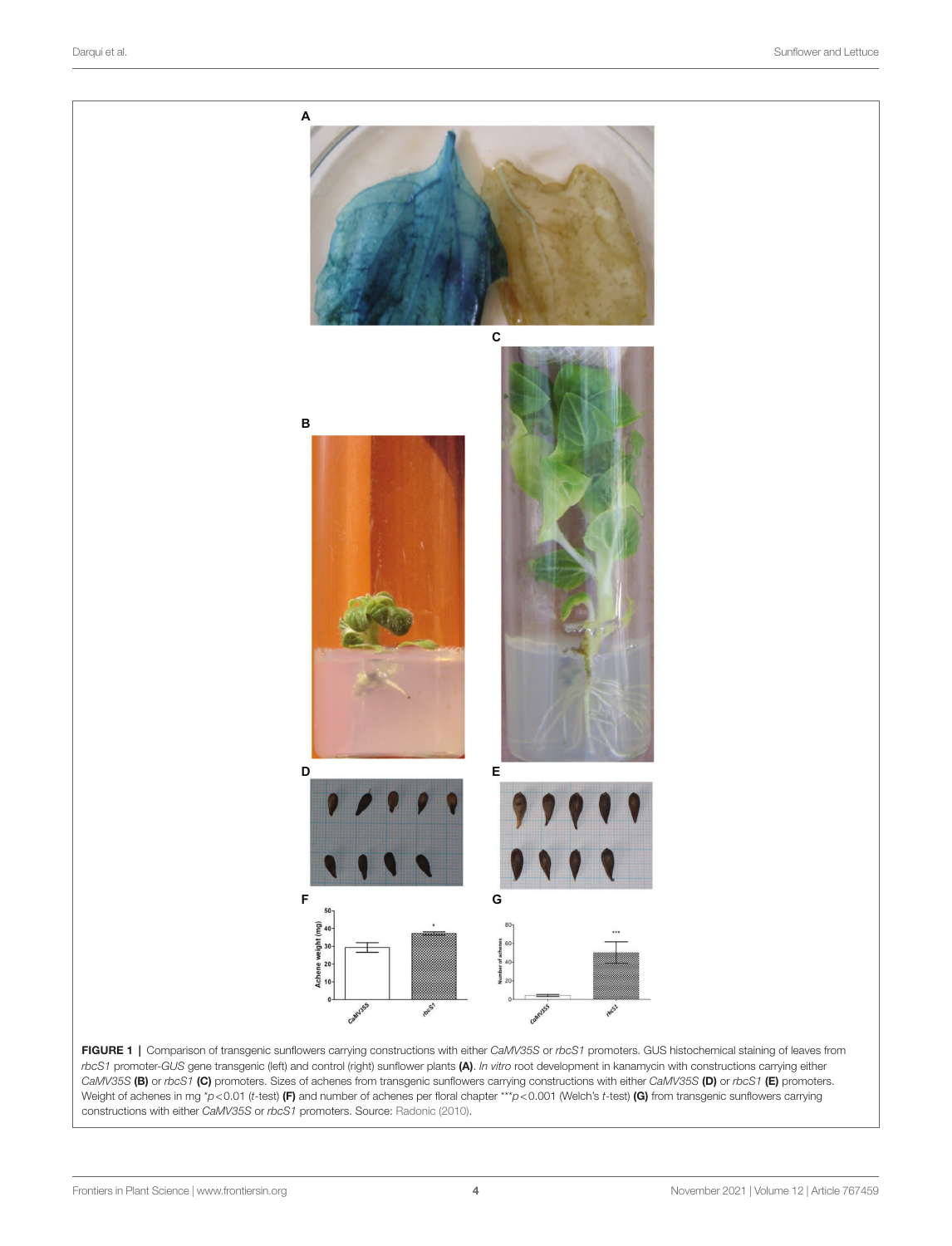expression levels, even when using different selection genes (*bar* or *nptII*) in the same transformation vector ([Radonic](#page-8-14)  [et al., 2006](#page-8-14)). In all cases, GUS staining was detected in a specific-tissue pattern in the trichomes of young leaves, being necessary the use of stereoscopic magnifying glasses. Additionally, the instability of the transgenes in T1 events was observed.

The replacement of *CaMV35S* promoter by the chrysanthemum *rbcS1* (*ribulose bisphosphate carboxylase small subunit*) promoter improved transformation efficiency in sunflower, increasing the number of seedlings capable of rooting in kanamycin and, for the first time, a typical constitutive expression of the *GUS* reporter gene (**[Figure 1A](#page-3-0)**) was observed in T1 plants [\(Radonic, 2010](#page-8-4)). This suggested that *CaMV35S* promoter was affecting in *trans* the expression of the selection gene regulated by the *nos* promoter, as mentioned in the preceding paragraphs. In addition, the seedlings obtained with the *rbcS1* promoter presented a healthy appearance and most of them were able to develop abundant roots in selective medium (**[Figures 1B](#page-3-0),[C](#page-3-0)**). Also, these shoots were successfully transferred to the greenhouse, producing bigger plants with larger flower heads and a significant increase in the number and size of achenes (**[Figures 1D](#page-3-0)**–**[G](#page-3-0)**).

Most studies in sunflower transformation use *CaMV35S* or *2XCaMV35S* promoter to direct the expression of the gene of interest or the marker gene, and even recently, *2XCaMV35S* promoter was used to obtain plants with improved salinity tolerance [\(Mushke et al., 2019\)](#page-8-18). There are some exceptions: The petunia *FBP1* promoter used to control the *HAM59 MAD*-box gene ([Shulga et al., 2015](#page-8-19)), and *scp1* and *supermas* promoters overexpressing the wheat *OXO* gene [\(Hu et al.,](#page-7-15)  [2003\)](#page-7-15). About this last research, it must be highlighted that homozygous T4 plants were evaluated. This is remarkable because most sunflower transformation studies show results obtained in T0 and T1 generations. This could be due to difficulties in obtaining plants in successive progeny (T2 or further), possibly because of transgene instability caused by the use of the *CaMV35S* promoter. Information provided by T0 is very limited as the obtained plants are generally chimeras; then, it is possible that inflorescences are not transformed, producing non-GM descendants.

The only study that showed a stabilized T4 sunflower transgenic line carrying the *CaMV35S* promoter was [Singareddy](#page-8-20)  [et al. \(2018\)](#page-8-20). They reached this generation with five events, although they transformed 24,328 explants. These authors experienced the problems mentioned in the previous paragraphs as they described that only 20 plants that reached maturity in T0 produced seeds that germinated successfully, while other plants produced one or two seeds either filled or vain.

## **LETTUCE**

Contrary to sunflower, lettuce is very amenable to different *in vitro* culture techniques ([Doerschug and Miller, 1967](#page-7-16); [Michelmore and Eash, 1986\)](#page-7-17). Consequently, effective lettuce transformation protocols were early established [\(Michelmore](#page-7-18)  [et al., 1987\)](#page-7-18) by both callus induction and shoot regeneration using different genotypes showing their tissue culture responsiveness [\(Curtis et al., 1994](#page-7-19)). Since then, many articles were published on lettuce transgenesis, many of which were revised in previous publications ([Davey et al., 2007](#page-7-6); [Song et al.,](#page-8-21)  [2014\)](#page-8-21). Thus, this work will focus on technical progress achieved on lettuce transformation during the last decade.

In addition to its responsiveness to tissue culture and genetic transformation, lettuce has characteristics that makes it a model species: it has a short life cycle, which allows a rapid recovery of complete plants, molecules of interest, and transgenic progeny, it is an autogamous plant with a completely sequenced diploid genome [\(Reyes-Chin-Wo et al., 2017\)](#page-8-22), which facilitates the obtaining of homozygous transgenic lines, and it can be cultured and grown at chamber, in hydroponics, in the greenhouse or in the field, allowing an easy scaling-up or -down of its production. As a model species, lettuce has been widely used for the characterization of endogenous genes, like *9-cis-epoxycarotenoid dioxygenase 4* (*NCED4*; [Huo et al.,](#page-7-20)  [2013](#page-7-20)), small rubber particle protein genes *LsSRPP4* and *LsSRPP8* [\(Chakrabarty et al., 2014\)](#page-7-21) and *cisprenyltransferaselike 2* (*CPTL2*; [Qu et al., 2015](#page-8-23)), or foreign genes, such as heat shock protein gene *AtHSP17.8* [\(Kim et al., 2013](#page-7-22)) and glycine-rich protein gene *AtGRDP2* ([Ortega-Amaro et al.,](#page-8-24)  [2015](#page-8-24)) from arabidopsis or the C3HC4-type RING zinc finger gene *CaRZFP1* from pepper [\(Kesawat et al., 2018](#page-7-23)). Lettuce is a particularly interesting model system in functional genomics studies within the *Asteraceae* family ([Moschen et al., 2014](#page-8-8)), as it is phylogenetically related with these species. For example, lettuce has been used to study the tissue specificity of the sunflower *HaAP10* promoter, which directed GUS expression in lettuce seeds ([Zavallo, 2011\)](#page-8-25).

Furthermore, lettuce is one of the most used species in molecular farming strategies, because it grows quickly under greenhouse conditions and can produce a high amount of green biomass that can be consumed fresh or lyophilized. This make lettuce tissues promising vehicles for biopharmaceutical production, for example, in the production of plant-based oral vaccines, which are considered alternatives or supplements to standard injection vaccines, with the possibility to simplify vaccination procedures. One example is the obtaining of lettuce plants expressing a small surface antigen of *hepatitis B virus* (S-HBsAg), which progressed toward the use of lettuce tissues for oral vaccination in mice ([Pniewski et al., 2011](#page-8-26)), or the development of lettuce plants expressing a double Shiga toxin 2e (Stx2e) from enterohemorrhagic *Escherichia coli* and the oral vaccination of piglets to induce protection against pig edema disease ([Matsui et al., 2011;](#page-7-24) [Hamabata et al., 2019](#page-7-25)).

Moreover, lettuce has the potential to ameliorate genetic or infectious diseases through RNA interference (RNAi) approaches. Its endogenous molecular machinery was exploited to express artificial microRNAs (amiRNAs) against HBsAg and the administration of a lettuce decoction in HBsAg−/+ transgenic mice inhibited the expression of this gene [\(Zhang et al., 2019](#page-8-27)). Lettuce was also used to produce amiRNAs against complement 3 (C3) and coagulation factor 7 (CF7) mouse mRNAs, two proteins whose excessive production can cause blood clots [\(Kakeshpour et al., 2019\)](#page-7-26).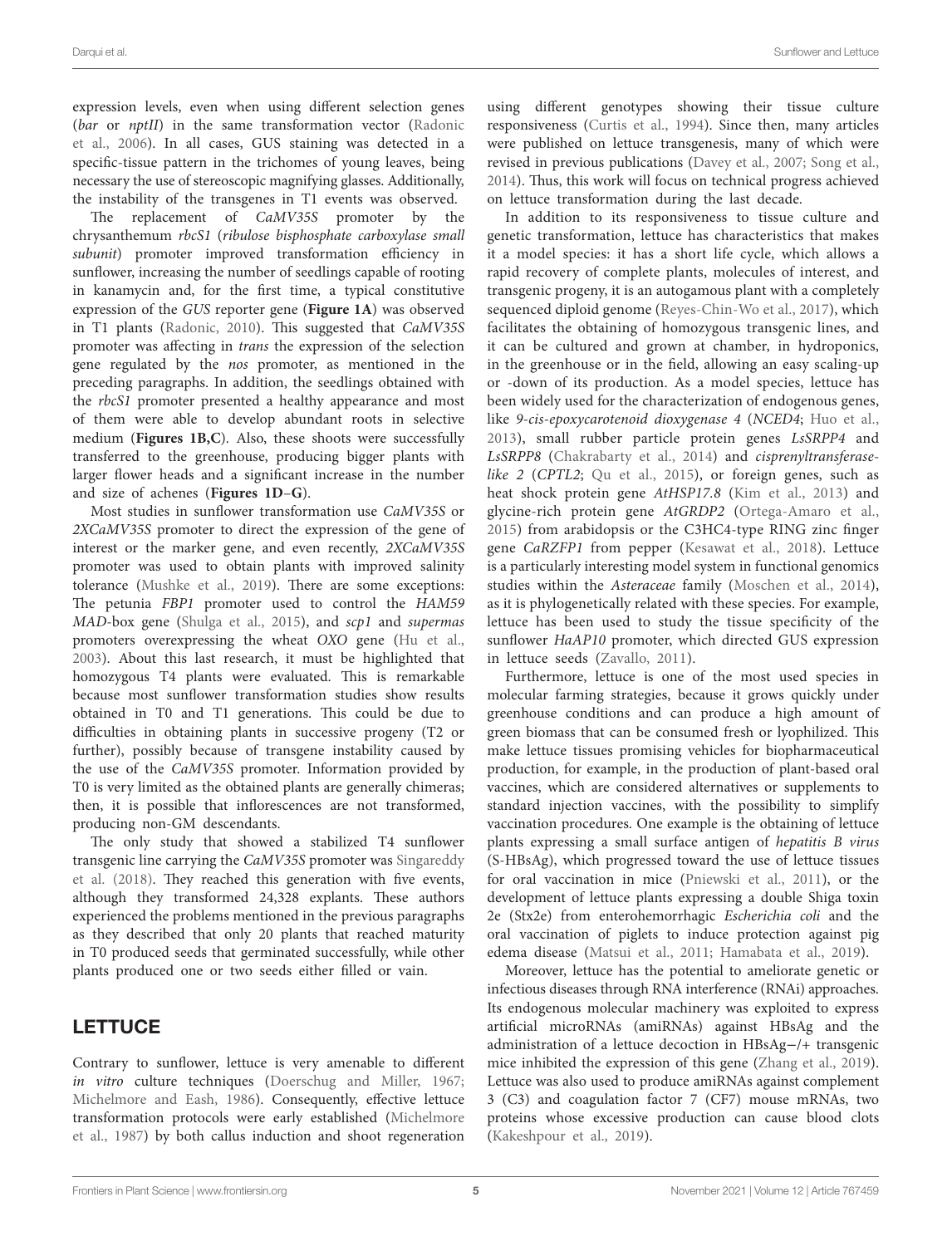A specialty of molecular farming is the use of transplastomic technology, which facilitates the expression of molecules of interest, by expressing 10,000 copies of transgene per cell. It also has the advantage that plastid DNA is absent in pollen, avoiding foreign gene escapes into the environment. Successful examples of lettuce transplastomic platforms are the production of therapeutic human proteins Thioredoxin 1 ([Lim et al., 2011](#page-7-27)) and Granulocyte Colony-Stimulating factor ([Tabar et al., 2013](#page-8-28)) or the production of a Dengue virus tetra-epitope peptide ([Maldaner et al., 2013](#page-7-28)). Also, there is a study showing efficient expression of coagulation factor IX for hemophilia treatment ([Su et al., 2015\)](#page-8-29). Another example is the expression of the poliovirus capsid protein (VP1) fused with the *Cholera* non-toxic B subunit (CTB) in lettuce chloroplasts for the development of a virus-free oral polio booster vaccine ([Daniell et al., 2019](#page-7-29)) or the production of codon optimized Pro-insulin-like growth factor-1 (Pro-IGF-1) fused with the CTB transmucosal carrier or cell penetrating transduction domain (PTD), for treatment of musculoskeletal diseases ([Park et al., 2020](#page-8-30)).

However, there are cases in which transplastomic lettuce plants were unable to produce the desired protein. For example, expression of an immunogenic protein against the influenza virus chloroplast was attempted without success, although northern blot analyses demonstrated transgene expression, the heterologous protein was not identified ([Lelivelt et al., 2005\)](#page-7-30). Another example is the *rhBMP2* gene, which encodes a human protein participating in bone and cartilage regeneration, that was introduced in two regions of the lettuce chloroplast genome, but although the presence of steady-state mRNA was confirmed, it was not possible to detect BMP2 proteins in leaves [\(Queiroz et al., 2019\)](#page-8-31). However, BMP was reported to be a difficult-to-produce protein in several expression systems including *E. coli*, *Pichia pastoris*, insect, and mammalian cells because of the impairment of protein folding and post-translational modifications ([Ceresoli et al., 2016\)](#page-6-11).

The development of a stable transformation system in lettuce allowed the introduction of many genes toward crop breeding. Recent studies on biotic stress-resistance improvement include transgenic plants expressing antimicrobial peptides, like rabbit defensin NP-1, which demonstrated antimicrobial activity against *Bacillus subtilis* and *Pseudomonas aeruginosa* in *in vitro* assays using transgenic extracts ([Song et al., 2017\)](#page-8-32) or potato *snakin-1* overexpressing plants which showed *in vivo* enhanced tolerance against necrotrophic fungi *Sclerotinia sclerotiorum* and *Rhizoctonia solani* ([Darqui et al., 2018b\)](#page-7-31).

The RNAi-based technology was also used to obtain *mirafiori lettuce big-vein virus* (MLBVV) resistant plants by the introduction of inverted repeats of the coat protein gene [\(Kawazu et al.,](#page-7-32)  [2016](#page-7-32)), plants expressing siRNAs that suppressed Highly Abundant Message #34 (HAM34) or Cellulose Synthase (CES1) *Bremia lactucae* genes, thus reducing *B. lactucae* growth and sporulation ([Govindarajulu et al., 2015\)](#page-7-33) or plants expressing dsRNAs targeting whitefly v-ATPase transcripts, to interfere with the insect life cycle ([Ibrahim et al., 2017\)](#page-7-34).

In relation to abiotic stress-resistance, the overexpression of arabidopsis heat shock protein AtHSP17.8 led to hypersensitivity to ABA and enhanced lettuce resistance against dehydration and high salinity stresses ([Kim et al., 2013](#page-7-22)).

In recent years, advances were obtained in different aspects of lettuce transformation protocols. For example, improvements were made to optimize cell suspension culture conditions, including hormonal combinations, pH, temperature, and salt concentrations, of *rol ABC*- and *rol C*-transformed lines, in order to increase biomass for a large-scale production of secondary metabolites [\(Ismail et al., 2019\)](#page-7-35).

Regarding selection methods, 75mg/L of kanamycin was the optimum threshold concentration to select kanamycinresistant transgenic plantlets while avoiding escapes, when using the selection cassette p*nos*-*nptII*-t*nos*. Morphological responses of transgenic and non-transgenic seedlings to kanamycin were evaluated and lateral root development showed an early, qualitative and reliable association with *nptII* presence, as corroborated by PCR detection. This method allowed a simplified scaling-up of the production of multiple homozygous transgenic progeny lines in early generations, avoiding expensive and time-consuming molecular assays [\(Darqui et al., 2018a](#page-7-36)).

Also, a lettuce micropropagation protocol using axillary buds was developed to avoid the risk of somaclonal variation during the mass-scale production of transgenic lines carrying HBV surface antigens [\(Pniewski et al., 2017\)](#page-8-33).

In addition, the relative ease achieved in lettuce transformation facilitated a rapid adoption of CRISPR-mediated gene editing. This is reflected in the rapid development of gene editing protocols by protoplasts transfection [\(Woo et al., 2015;](#page-8-34) [Park](#page-8-35)  [et al., 2019](#page-8-35)) or by *A. tumefaciens*-mediated transformation [\(Bertier et al., 2018](#page-6-12); [Zhang et al., 2018](#page-9-1); [Luo et al., 2020](#page-7-37); [Yu](#page-8-36)  [et al., 2020](#page-8-36)). In most of these studies, development and/or hormonal regulation-related genes were knocked-out.

Although lettuce is amenable to plant transformation and tissue regeneration, the accomplishment in obtaining new varieties will depend not only on the effectiveness of the transformation protocols but also on the selected gene construct. Even though it seemed to be relatively easy to introduce foreign DNA into lettuce germplasm, transgenes are not always correctly expressed or inherited.

For example, as in sunflower, the *CaMV35S* promoter was the most traditionally used promoter for expression of genes in lettuce transformation. However, difficulties in the use of this genetic element were also detected. [McCabe et al. \(1999\)](#page-7-38) observed that 97% of T0 plants transformed with the *bar* gene under the plastocyanin promoter from pea (*pet*E)-transmitted herbicide resistance until the T3 generation, while only 2.5% of the T0 plants transformed with *CaMV35S-bar* transferred this phenotype to the third generation. In addition, miraculin expression under the ubiquitin promoter was higher and more stable than under the *CaMV35S* promoter ([Hirai et al., 2011](#page-7-5)). Moreover, site-specific promoter methylation resulted in transgene silencing in *CaMV35S-GFP* plants ([Okumura et al., 2015\)](#page-8-37).

In view of this background reports, it was decided to use the *rbcS1* promoter to drive the expression of the antimicrobial peptide Snakin-1 [\(Darqui et al., 2018b](#page-7-31)). This plant promoter from an *Asteraceae* species, which has shown to increase expression levels compared to the *CaMV35S* promoter in sunflower ([Radonic, 2010\)](#page-8-4), directed a stable expression in lettuce of *snakin-1* in T4 progenies.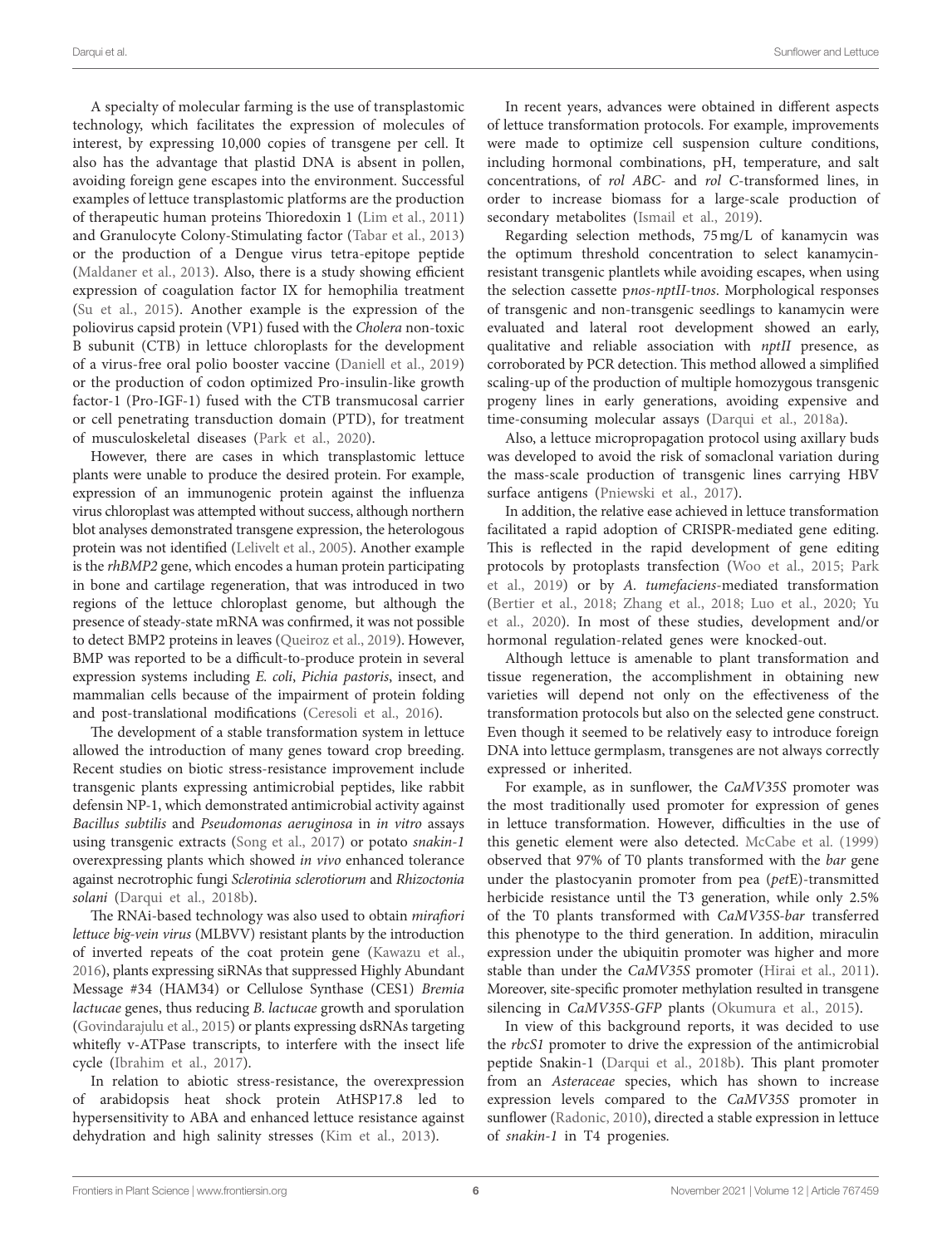## **CONCLUSION**

Different publications on sunflower and lettuce genetic transformation were reviewed in this work, and it is concluded that these *Asteraceae* species have certain specific characteristics of their own.

In the case of sunflower, despite the importance of this crop, the delay in its biotechnological improvement could be due to two main reasons: its poor response to tissue culture and its very low regeneration levels, for which it is still considered a recalcitrant species, and the extensive use of the *CaMV35S* promoter. We believe that the application of regenerationpromoting genes and the use of more suitable promoters will allow the obtaining of biotechnologically improved sunflower plants stably expressing the traits of interest through generations.

In lettuce, a highly responsive species to tissue culture, it is possible to regenerate and obtain fertile plants from numerous explants, even by protoplast regeneration. Moreover, nuclear and chloroplast genetic transformation has been successfully implemented to improve crop characteristics or to produce molecules of interest. This plasticity enabled the rapid implementation of CRISPR-mediated gene editing protocols. As in sunflower, it is advisable to avoid the use of the *CaMV35S* promoter in genetic transformation.

Although *Arabidopsis* and tobacco are commonly used as model species, evidence shows that genetic constructs that work successfully in these species may present difficulties in the *Asteraceae* species mentioned in this review. This situation indicates the advantage of using lettuce as a model plant, as was previously discussed. The advancement of sunflower and lettuce biotechnological improvement will also depend on the

#### **REFERENCES**

- <span id="page-6-10"></span>Aida, R., Nagaya, S., Yoshida, K., Kishimoto, S., Shibata, M., and Ohmiya, A. (2005). Efficient transgene expression in chrysanthemum, *Chrysanthemum morifolium* Ramat., with the promoter of a gene for tobacco elongation factor 1 ALPHA protein. *Jpn. Agric. Res. Q.* 39, 269–274. doi: [10.6090/](https://doi.org/10.6090/jarq.39.269) [jarq.39.269](https://doi.org/10.6090/jarq.39.269)
- <span id="page-6-9"></span>Aida, R., Ohira, K., Tanaka, Y., Yoshida, K., Kishimoto, S., Shibata, M., et al. (2004). Efficient transgene expression in chrysanthemum, *Dendranthema grandiflorum* (Ramat.) Kitamura, by using the promoter of a gene for chrysanthemum chlorophyll-a/b-binding protein. *Breed. Sci.* 54, 51–58. doi: [10.1270/jsbbs.54.51](https://doi.org/10.1270/jsbbs.54.51)
- <span id="page-6-2"></span>Alibert, B., Lucas, O., Le Gall, V., Kallerhoff, J., and Alibert, G. (1999). Pectolytic enzyme treatment of sunflower explants prior to wounding and cocultivation with *Agrobacterium tumefaciens*, enhances efficiency of transient β-glucuronidase expression. *Physiol. Plant.* 106, 232–237. doi: [10.1034/j.1399-3054.1999.106213.x](https://doi.org/10.1034/j.1399-3054.1999.106213.x)
- <span id="page-6-7"></span>Annadana, S., Beekwilder, M. J., Kuipers, G., Visser, P. B., Outchkourov, N., Pereira, A., et al. (2002a). Cloning of the chrysanthemum UEP1 promoter and comparative expression in florets and leaves of *Dendranthema grandiflora*. *Transgenic Res.* 11, 437–445. doi: [10.1023/A:1016313924844](https://doi.org/10.1023/A:1016313924844)
- <span id="page-6-8"></span>Annadana, S., Kuiper, G., Visser, P. B., De Kogel, W. J., Udayakumar, M., and Jongsma, M. A. (2002b). Expression of potato multicystatin in florets of chrysanthemum and assessment of resistance to western flower thrips, *Frankliniella occidentalis*. *ISHS Acta Hortic.* 572, 121–129. doi: [10.17660/](https://doi.org/10.17660/ActaHortic.2002.572.14) [ActaHortic.2002.572.14](https://doi.org/10.17660/ActaHortic.2002.572.14)
- <span id="page-6-6"></span>Annadana, S., Mlynárová, L., Udayakumar, M., De Jong, J., and Nap, J.-P. (2001). The potato Lhca3.St.1 promoter confers high and stable transgene

search and implementation of appropriate regulatory elements for these species.

It will be possible to continue advancing in the genetic transformation and gene editing of these plant species taking into account all these considerations.

## AUTHOR CONTRIBUTIONS

FD, LR, and MLB contributed equally to this manuscript, including writing and discussion. VB participated in the discussion. HH revised the manuscript. All authors read and approved the final manuscript.

#### FUNDING

This work was supported by IABIMO UEDD INTA-CONICET and by INTA (Instituto Nacional de Tecnología Agropecuaria), Argentina, grant numbers PNHFA I508 and PNBIO I115. FD is a postdoctoral fellow of INTA-CONICET (Instituto Nacional de Tecnología Agropecuaria - Consejo Nacional de Investigaciones Científicas y Técnicas).

# ACKNOWLEDGMENTS

We thank Nilda López, Valeria Peralta, Julián Zimmermann, Paulina Trotz, Diego Zavallo, Humberto Debat, and Agustín Montenegro, who participated in our research on sunflower and lettuce transformation cited in this work.

expression in chrysanthemum, in contrast to CaMV-based promoters. *Mol. Breed.* 8, 335–344. doi: [10.1023/A:1015212312928](https://doi.org/10.1023/A:1015212312928)

- <span id="page-6-1"></span>Aurori, A., Molnar, I., and Rakosy-Tican, E. (2020). The effect of auxins in inducing organogenesis or somatic embryogenesis in mature sunflower zygotic embryo derived apex. *Not. Bot. Horti Agrobot. Cluj Napoca* 48, 150–161. doi: [10.15835/nbha48111591](https://doi.org/10.15835/nbha48111591)
- <span id="page-6-5"></span>Benfey, P. N., and Chua, N.-H. (1990). The cauliflower mosaic virus 35S promoter combinatorial regulation of transcription in plants. *Science* 250, 959–966. doi: [10.1126/science.250.4983.959](https://doi.org/10.1126/science.250.4983.959)
- <span id="page-6-4"></span>Benzle, K. A., Finer, K. R., Marty, D. M., McHale, L. K., Goodner, B. W., Taylor, C. G., et al. (2015). Isolation and characterization of novel Agrobacterium strains for soybean and sunflower transformation. *Plant Cell Tissue Organ Cult.* 121, 71–81. doi: [10.1007/s11240-014-0679-x](https://doi.org/10.1007/s11240-014-0679-x)
- <span id="page-6-12"></span>Bertier, L. D., Ron, M., Huo, H., Bradford, K. J., Britt, A. B., and Michelmore, R. W. (2018). High-resolution analysis of the efficiency, heritability, and editing outcomes of CRISPR/Cas9-induced modifications of NCED4 in lettuce (*Lactuca sativa*). *G3* 8, 1513–1521. doi: [10.1534/g3.117.300396](https://doi.org/10.1534/g3.117.300396)
- <span id="page-6-0"></span>Boutigny, A. L., Dohin, N., Pornin, D., and Rolland, M. (2020). Overview and detectability of the genetic modifications in ornamental plants. *Hortic. Res.* 7:11. doi: [10.1038/s41438-019-0232-5](https://doi.org/10.1038/s41438-019-0232-5)
- <span id="page-6-3"></span>Burrus, M., Molinier, J., Himber, C., Hunold, R., Bronner, R., Rousselin, P., et al. (1996). Agrobacterium-mediated transformation of sunflower (*Heliunthus annuus* L.) shoot apices: transformation patterns. *Mol. Breed.* 2, 329–338. doi: [10.1007/BF00437911](https://doi.org/10.1007/BF00437911)
- <span id="page-6-11"></span>Ceresoli, V., Mainieri, D., Del Fabbro, M., Weinstein, R., and Pedrazzini, E. (2016). A fusion between domains of the human bone morphogenetic protein-2 and maize 27 kD γ-zein accumulates to high levels in the endoplasmic reticulum without forming protein bodies in transgenic tobacco. *Front. Plant Sci.* 7:358. doi: [10.3389/fpls.2016.00358](https://doi.org/10.3389/fpls.2016.00358)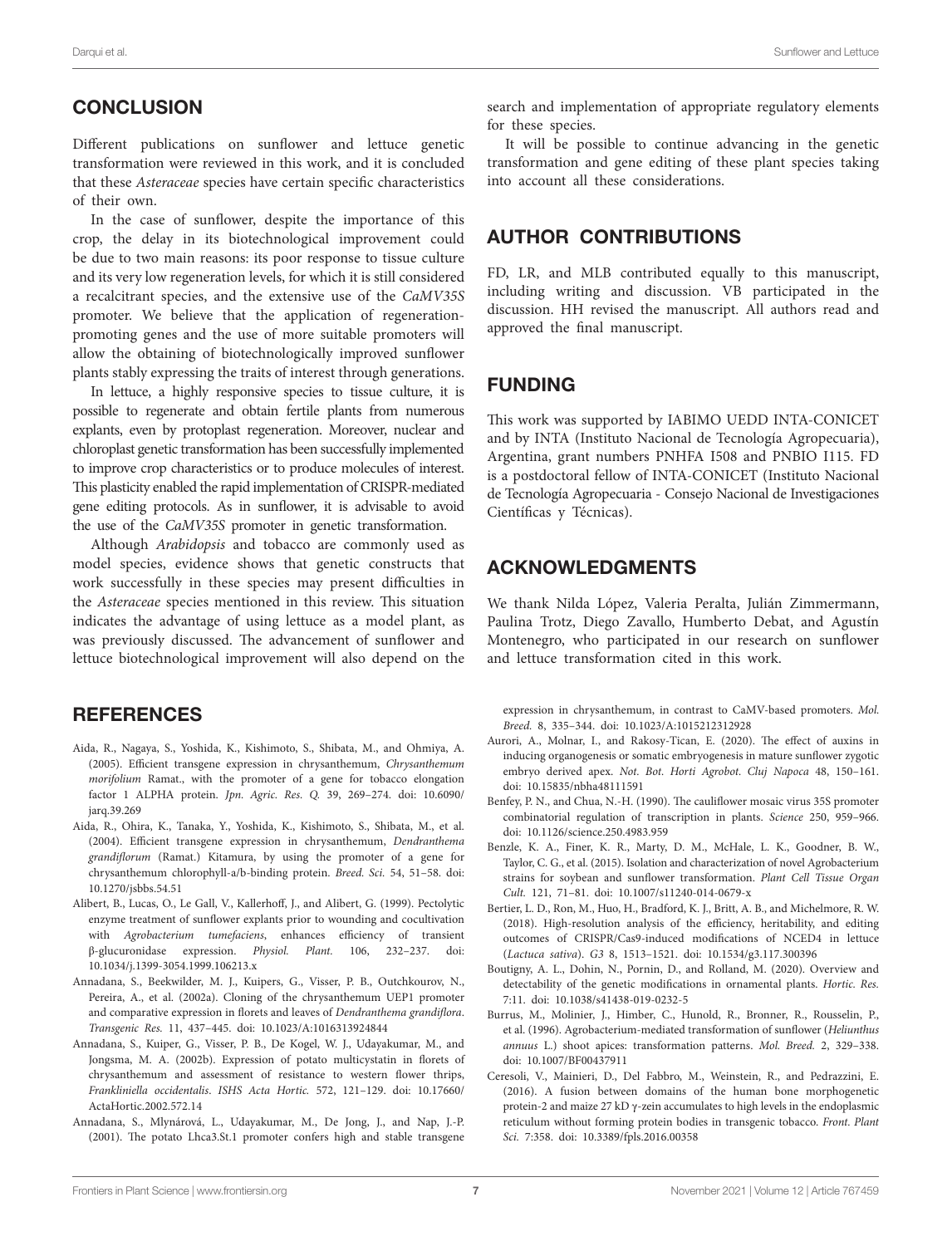- <span id="page-7-21"></span>Chakrabarty, R., Qu, Y., and Ro, D.-K. (2014). Silencing the lettuce homologs of small rubber particle protein does not influence natural rubber biosynthesis in lettuce (*Lactuca sativa*). *Phytochemistry* 113, 121–129. doi: [10.1016/j.](https://doi.org/10.1016/j.phytochem.2014.12.003) [phytochem.2014.12.003](https://doi.org/10.1016/j.phytochem.2014.12.003)
- <span id="page-7-3"></span>Chandler, S. F., and Sanchez, C. (2012). Genetic modification; the development of transgenic ornamental plant varieties. *Plant Biotechnol. J.* 10, 891–903. doi: [10.1111/j.1467-7652.2012.00693.x](https://doi.org/10.1111/j.1467-7652.2012.00693.x)
- <span id="page-7-19"></span>Curtis, I. S., Power, J. B., Blackhall, N. W., De Laat, A. M. M., and Davey, M. R. (1994). Genotype-independent transformation of lettuce using *Agrobacterium tumefaciens*. *J. Exp. Bot.* 45, 1441–1449. doi: [10.1093/jxb/45.10.1441](https://doi.org/10.1093/jxb/45.10.1441)
- <span id="page-7-10"></span>Dagustu, N. (2018). In vitro tissue culture studies in sunflower (*Helianthus* spp.). *Ekin J. Crop Breed. Genet.* 4, 13–21.
- <span id="page-7-29"></span>Daniell, H., Rai, V., and Xiao, Y. (2019). Cold chain and virus-free oral polio booster vaccine made in lettuce chloroplasts confers protection against all three poliovirus serotypes. *Plant Biotechnol. J.* 17, 1357–1368. doi: [10.1111/](https://doi.org/10.1111/pbi.13060) [pbi.13060](https://doi.org/10.1111/pbi.13060)
- <span id="page-7-2"></span>Darqui, F., Radonic, L., Hopp, H., and López Bilbao, M. (2017). Biotechnological improvement of ornamental plants. *Ornam. Hortic.* 23, 279–288. doi: [10.14295/](https://doi.org/10.14295/oh.v23i3.1105) [oh.v23i3.1105](https://doi.org/10.14295/oh.v23i3.1105)
- <span id="page-7-36"></span>Darqui, F. S., Radonic, L. M., López, N., Hopp, H. E., and López Bilbao, M. (2018a). Simplified methodology for large scale isolation of homozygous transgenic lines of lettuce. *Electron. J. Biotechnol.* 31, 1–9. doi: [10.1016/j.](https://doi.org/10.1016/j.ejbt.2017.10.002) [ejbt.2017.10.002](https://doi.org/10.1016/j.ejbt.2017.10.002)
- <span id="page-7-31"></span>Darqui, F. S., Radonic, L. M., Trotz, P. M., López, N., Vázquez Rovere, C., Hopp, H. E., et al. (2018b). Potato snakin-1 gene enhances tolerance to *Rhizoctonia solani* and *Sclerotinia sclerotiorum* in transgenic lettuce plants. *J. Biotechnol.* 283, 62–69. doi: [10.1016/j.jbiotec.2018.07.017](https://doi.org/10.1016/j.jbiotec.2018.07.017)
- <span id="page-7-6"></span>Davey, M., Anthony, P., Van Hooff, P., Power, J., and Lowe, K. (2007). "Lettuce" in *Biotechnology in Agriculture and Forestry, Vol. 59, Transgenic Crops IV*. eds. E. Pua and M. Davey (Berlin, Heidelberg: Springer-Verlag), 221–250.
- <span id="page-7-1"></span>Dempewolf, H., Rieseberg, L. H., and Cronk, Q. C. (2008). Crop domestication in the compositae: a family-wide trait assessment. *Genet. Resour. Crop. Evol.* 55, 1141–1157. doi: [10.1007/s10722-008-9315-0](https://doi.org/10.1007/s10722-008-9315-0)
- <span id="page-7-16"></span>Doerschug, M. R., and Miller, C. (1967). Chemical control of adventitious organ formation in *Lactuca sativa* explants. *Am. J. Bot.* 54, 410–413. doi: [10.1002/j.1537-2197.1967.tb10658.x](https://doi.org/10.1002/j.1537-2197.1967.tb10658.x)
- <span id="page-7-13"></span>Escandon, A. S., and Hahne, G. (1991). Genotype and composition of culture medium are factors important in the selection for transformed sunflower (*Helianthus annuus*) callus. *Physiol. Plant.* 81, 367–376. doi: [10.1111/j.1399-3054.1991.tb08745.x](https://doi.org/10.1111/j.1399-3054.1991.tb08745.x)
- <span id="page-7-8"></span>Fiore, M. C., Trabace, T., and Sunseri, F. (1997). High frequency of plant regeneration in sunflower from cotyledons via somatic embryogenesis. *Plant Cell Rep.* 16, 295–298. doi: [10.1007/BF01088284](https://doi.org/10.1007/BF01088284)
- <span id="page-7-0"></span>Funk, V. A., Bayer, R. J., Keeley, S., Chan, R., Watson, L., Gemeinholzer, B., et al. (2005). Everywhere but Antarctica: using a supertree to understand the diversity and distribution of the compositae. *Biol. Skr.* 55, 343–373.
- <span id="page-7-33"></span>Govindarajulu, M., Epstein, L., Wroblewski, T., and Michelmore, R. W. (2015). Host-induced gene silencing inhibits the biotrophic pathogen causing downy mildew of lettuce. *Plant Biotechnol. J.* 13, 875–883. doi: [10.1111/pbi.12307](https://doi.org/10.1111/pbi.12307)
- <span id="page-7-7"></span>Greco, B., Tanzarella, O. A., Carrozzo, G., and Blanco, A. (1984). Callus induction and shoot regeneration in sunflower (*Helianthus annuus* L.). *Plant Sci. Lett.* 36, 73–77. doi: [10.1016/0304-4211\(84\)90278-5](https://doi.org/10.1016/0304-4211(84)90278-5)
- <span id="page-7-14"></span>Gudynaite-Savitch, L., Johnson, D. A., and Miki, B. L. A. (2009). Strategies to mitigate transgene-promoter interactions. *Plant Biotechnol. J.* 7, 472–485. doi: [10.1111/j.1467-7652.2009.00416.x](https://doi.org/10.1111/j.1467-7652.2009.00416.x)
- <span id="page-7-9"></span>Gürel, E., and Kazan, K. (1998). Development of an efficient plant regeneration system in sunflower (*Helianthus annuus* L.). *Turk. J. Bot.* 22, 381–387.
- <span id="page-7-25"></span>Hamabata, T., Sato, T., Takita, E., Matsui, T., Imaoka, T., Nakanishi, N., et al. (2019). Shiga toxin 2eB-transgenic lettuce vaccine is effective in protecting weaned piglets from edema disease caused by Shiga toxin-producing *Escherichia coli* infection. *Anim. Sci. J.* 90, 1460–1467. doi: [10.1111/asj.13292](https://doi.org/10.1111/asj.13292)
- <span id="page-7-5"></span>Hirai, T., Shohael, A. M., Kim, Y.-W., Yano, M., and Ezura, H. (2011). Ubiquitin promoter–terminator cassette promotes genetically stable expression of the taste-modifying protein miraculin in transgenic lettuce. *Plant Cell Rep.* 30, 2255–2265. doi: [10.1007/s00299-011-1131-x](https://doi.org/10.1007/s00299-011-1131-x)
- <span id="page-7-15"></span>Hu, X., Bidney, D. L., Yalpani, N., Duvick, J. P., Crasta, O., Folkerts, O., et al. (2003). Overexpression of a gene encoding hydrogen peroxide-generating oxalate oxidase evokes defense responses in sunflower. *Plant Physiol.* 133, 170–181. doi: [10.1104/pp.103.024026](https://doi.org/10.1104/pp.103.024026)
- <span id="page-7-20"></span>Huo, H., Dahal, P., Kunusoth, K., Mccallum, C. M., and Bradford, K. J. (2013). Expression of 9-cis-EPOXYCAROTENOID DIOXYGENASE4 is essential for thermoinhibition of lettuce seed germination but not for seed development or stress tolerance. *Plant Cell* 25, 884–900. doi: [10.1105/tpc.112.108902](https://doi.org/10.1105/tpc.112.108902)
- <span id="page-7-34"></span>Ibrahim, A. B., Monteiro, T. R., Cabral, G. B., and Aragão, F. J. L. (2017). RNAi-mediated resistance to whitefly (*Bemisia tabaci*) in genetically engineered lettuce (*Lactuca sativa*). *Transgenic Res.* 26, 613–624. doi: [10.1007/s11248-017-0035-0](https://doi.org/10.1007/s11248-017-0035-0)
- <span id="page-7-11"></span>Islam, K., Ahmed, T., and Sharmin, T. (2021). In vitro growth of sunflower (*Helianthus annuus*) via direct organogenesis. *Am. J. Pure Appl. Biosci.* 3, 60–64. doi: [10.34104/ajpab.021.060064](https://doi.org/10.34104/ajpab.021.060064)
- <span id="page-7-35"></span>Ismail, H., Kayani, S. S., Kayani, S. I., Mirza, B., and Waheed, M. T. (2019). Optimization of cell suspension culture of transformed and untransformed lettuce for the enhanced production of secondary metabolites and their pharmaceutical evaluation. *3 Biotech* 9:339. doi: [10.1007/s13205-019-1870-x](https://doi.org/10.1007/s13205-019-1870-x)
- <span id="page-7-26"></span>Kakeshpour, T., Tamang, T. M., Park, W. D., Manohar, M., Yang, J., Hirschi, K. D., et al. (2019). Expression of mouse small interfering RNAs in lettuce using artificial microRNA technology. *BioTechniques* 68, 214–218. doi: [10.2144/](https://doi.org/10.2144/btn-2019-0139) [btn-2019-0139](https://doi.org/10.2144/btn-2019-0139)
- <span id="page-7-32"></span>Kawazu, Y., Fujiyama, R., Imanishi, S., Fukuoka, H., Yamaguchi, H., and Matsumoto, S. (2016). Development of marker-free transgenic lettuce resistant to Mirafiori lettuce big-vein virus. *Transgenic Res.* 25, 711–719. doi: [10.1007/](https://doi.org/10.1007/s11248-016-9956-2) [s11248-016-9956-2](https://doi.org/10.1007/s11248-016-9956-2)
- <span id="page-7-23"></span>Kesawat, M. S., Kim, D. K., Zeba, N., Suh, M. C., Xia, X., and Hong, C. B. (2018). Ectopic RING zinc finger gene from hot pepper induces totally different genes in lettuce and tobacco. *Mol. Breed.* 38:70. doi: [10.1007/](https://doi.org/10.1007/s11032-018-0812-3) [s11032-018-0812-3](https://doi.org/10.1007/s11032-018-0812-3)
- <span id="page-7-4"></span>Kim, M. J., Moon, Y., Tou, J. C., Mou, B., and Waterland, N. L. (2016). Nutritional value, bioactive compounds and health benefits of lettuce (*Lactuca sativa* L.). *J. Food Compos. Anal.* 49, 19–34. doi: [10.1016/j.jfca.2016.03.004](https://doi.org/10.1016/j.jfca.2016.03.004)
- <span id="page-7-22"></span>Kim, D. H., Xu, Z.-Y., and Hwang, I. (2013). AtHSP17.8 overexpression in transgenic lettuce gives rise to dehydration and salt stress resistance phenotypes through modulation of ABA-mediated signaling. *Plant Cell Rep.* 32, 1953–1963. doi: [10.1007/s00299-013-1506-2](https://doi.org/10.1007/s00299-013-1506-2)
- <span id="page-7-12"></span>Kong, J., Martin-Ortigosa, S., Finer, J., Orchard, N., Gunadi, A., Batts, L. A., et al. (2020). Overexpression of the transcription factor GROWTH-REGULATING FACTOR5 improves transformation of dicot and monocot species. *Front. Plant Sci.* 11:572319. doi: [10.3389/fpls.2020.572319](https://doi.org/10.3389/fpls.2020.572319)
- <span id="page-7-30"></span>Lelivelt, C. L. C., McCabe, M. S., Newell, C. A., De Snoo, C. B., Van Dun, K. M. P., Birch-Machin, I., et al. (2005). Stable plastid transformation in lettuce (*Lactuca sativa* L.). *Plant Mol. Biol.* 58, 763–774. doi: [10.1007/s11103-005-7704-8](https://doi.org/10.1007/s11103-005-7704-8)
- <span id="page-7-27"></span>Lim, S., Ashida, H., Watanabe, R., Inai, K., Kim, Y.-S., Mukougawa, K., et al. (2011). Production of biologically active human thioredoxin 1 protein in lettuce chloroplasts. *Plant Mol. Biol.* 76, 335–344. doi: [10.1007/](https://doi.org/10.1007/s11103-011-9745-5) [s11103-011-9745-5](https://doi.org/10.1007/s11103-011-9745-5)
- <span id="page-7-37"></span>Luo, C., Wang, S., Ning, K., Chen, Z., Wang, Y., Yang, J., et al. (2020). The APETALA2 transcription factor LsAP2 regulates seed shape in lettuce. *J. Exp. Bot.* 72, 2463–2476. doi: [10.1093/jxb/eraa592](https://doi.org/10.1093/jxb/eraa592)
- <span id="page-7-28"></span>Maldaner, F. R., Aragão, F. J. L., Dos Santos, F. B., Franco, O. L., Da Rocha Queiroz Lima, M., De Oliveira Resende, R., et al. (2013). Dengue virus tetra-epitope peptide expressed in lettuce chloroplasts for potential use in dengue diagnosis. *Appl. Microbiol. Biotechnol.* 97, 5721–5729. doi: [10.1007/](https://doi.org/10.1007/s00253-013-4918-6) [s00253-013-4918-6](https://doi.org/10.1007/s00253-013-4918-6)
- <span id="page-7-24"></span>Matsui, T., Takita, E., Sato, T., Aizawa, M., Ki, M., Kadoyama, Y., et al. (2011). Production of double repeated B subunit of Shiga toxin 2e at high levels in transgenic lettuce plants as vaccine material for porcine edema disease. *Transgenic Res.* 20, 735–748. doi: [10.1007/s11248-010-9455-9](https://doi.org/10.1007/s11248-010-9455-9)
- <span id="page-7-38"></span>McCabe, M. S., Schepers, F., van der Arend, A., Mohapatra, U., de Laat, A. M. M., Power, J. B., et al. (1999). Increased stable inheritance of herbicide resistance in transgenic lettuce carrying a petE promoter-bar gene compared with a CaMV 35S-bar gene. *Theor. Appl. Genet.* 99, 587–592. doi: [10.1007/](https://doi.org/10.1007/s001220051272) [s001220051272](https://doi.org/10.1007/s001220051272)
- <span id="page-7-17"></span>Michelmore, R. W., and Eash, J. A. (1986). "Tissue culture of lettuce" in *Handbook of Plant Cell Culture, Vol. 4*. eds. D. A. Evans, W. R. Sharp and P. V. Amirato (London: Collier MacMillan), 512–551.
- <span id="page-7-18"></span>Michelmore, R., Marsh, E., Seely, S., and Landry, B. (1987). Transformation of lettuce (*Lactuca sativa*) mediated by *Agrobacterium tumefaciens*. *Plant Cell Rep.* 6, 439–442. doi: [10.1007/BF00272777](https://doi.org/10.1007/BF00272777)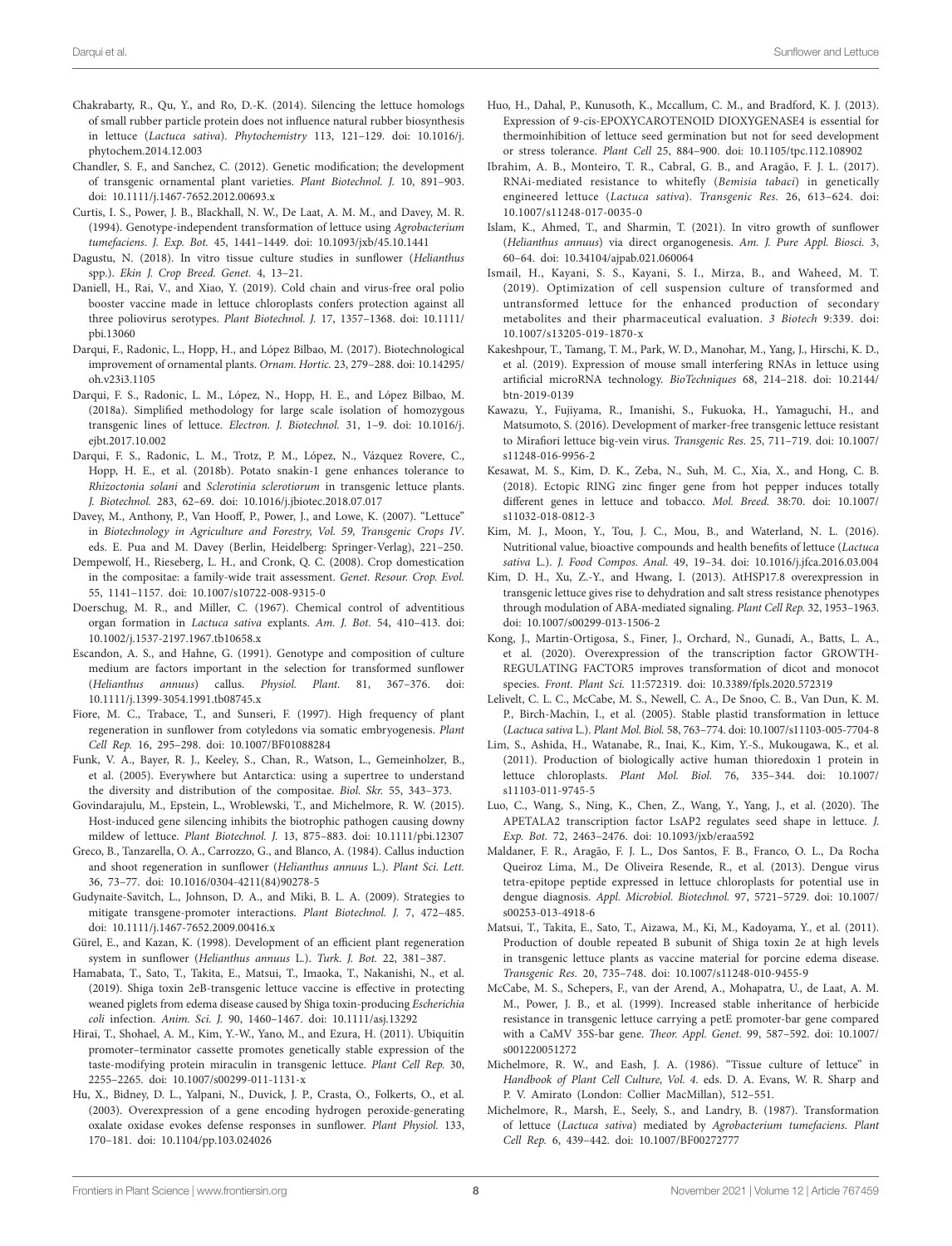- <span id="page-8-5"></span>Miller, J., and Al-Khatib, K. (2002). Registration of imidazolinone herbicideresistant sunflower maintainer (HA 425) and fertility restorer (RHA 426 and RHA 427) germplasms. *Crop Sci.* 42, 988–989. doi: [10.2135/cropsci2002.988a](https://doi.org/10.2135/cropsci2002.988a)
- <span id="page-8-13"></span>Molinier, J., Thomas, C., Brignou, M., and Hahne, G. (2002). Transient expression of ipt gene enhances regeneration and transformation rates of sunflower shoot apices (*Helianthus annuus* L.). *Plant Cell Rep.* 21, 251–256. doi: [10.1007/](https://doi.org/10.1007/s00299-002-0504-6) [s00299-002-0504-6](https://doi.org/10.1007/s00299-002-0504-6)
- <span id="page-8-8"></span>Moschen, S., Radonic, L., Ehrenbolger, G., Fernandez, P., Lía, V., Paniego, N., et al. (2014). "Functional genomics and transgenesis applied to sunflower breeding" in *Sunflowers: Growth and Development, Environmental Influences and Pests/Diseases*. ed. J. I. Arribas (Hauppauge, New York: Nova Science Publishers), 131–164.
- <span id="page-8-18"></span>Mushke, R., Yarra, R., and Kirti, P. B. (2019). Improved salinity tolerance and growth performance in transgenic sunflower plants via ectopic expression of a wheat antiporter gene (TaNHX2). *Mol. Biol. Rep.* 46, 5941–5953. doi: [10.1007/s11033-019-05028-7](https://doi.org/10.1007/s11033-019-05028-7)
- <span id="page-8-16"></span>Neskorodov, Y. B., Rakitin, A. L., Kamionskaya, A. M., and Skryabin, K. G. (2010). Developing phosphinothricin-resistant transgenic sunflower (*Helianthus annuus* L.) plants. *Plant Cell Tissue Organ Cult.* 100, 65–71. doi: [10.1007/](https://doi.org/10.1007/s11240-009-9620-0) [s11240-009-9620-0](https://doi.org/10.1007/s11240-009-9620-0)
- <span id="page-8-1"></span>Noda, N., Yoshioka, S., Kishimoto, S., Nakayama, M., Douzono, M., Tanaka, Y., et al. (2017). Generation of blue chrysanthemums by anthocyanin B-ring hydroxylation and glucosylation and its coloration mechanism. *Sci. Adv.* 3:e1602785. doi: [10.1126/sciadv.1602785](https://doi.org/10.1126/sciadv.1602785)
- <span id="page-8-37"></span>Okumura, A., Shimada, A., Yamasaki, S., Horino, T., Iwata, Y., Koizumi, N., et al. (2015). CaMV-35S promoter sequence-specific DNA methylation in lettuce. *Plant Cell Rep.* 35, 43–51. doi: [10.1007/s00299-015-1865-y](https://doi.org/10.1007/s00299-015-1865-y)
- <span id="page-8-24"></span>Ortega-Amaro, M. A., Rodríguez-Hernández, A. A., Rodríguez-Kessler, M., Hernández-Lucero, E., Rosales-Mendoza, S., Ibáñez-Salazar, A., et al. (2015). Overexpression of AtGRDP2, a novel glycine-rich domain protein, accelerates plant growth and improves stress tolerance. *Front. Plant Sci.* 5:782. doi: [10.3389/fpls.2014.00782](https://doi.org/10.3389/fpls.2014.00782)
- <span id="page-8-3"></span>Outchkourov, N., Peters, J., de Jong, J., Rademakers, W., and Jongsma, M. A. (2003). The promoter-terminator of chrysanthemum rbcS1 directs very high expression levels in plants. *Planta* 216, 1003–1012. doi: [10.1007/](https://doi.org/10.1007/s00425-002-0953-8) [s00425-002-0953-8](https://doi.org/10.1007/s00425-002-0953-8)
- <span id="page-8-35"></span>Park, J., Choi, S., Park, S., Yoon, J., Park, A. Y., and Choe, S. (2019). DNAfree genome editing via ribonucleoprotein (RNP) delivery of CRISPR/Cas in lettuce. *Methods Mol. Biol.* 1917, 337–354. doi: [10.1007/978-1-4939-8991-1\\_25](https://doi.org/10.1007/978-1-4939-8991-1_25)
- <span id="page-8-30"></span>Park, J., Yan, G., Kwon, K. C., Liu, M., Gonnella, P. A., Yang, S., et al. (2020). Oral delivery of novel human IGF-1 bioencapsulated in lettuce cells promotes musculoskeletal cell proliferation, differentiation and diabetic fracture healing. *Biomaterials* 233:119591. doi: [10.1016/j.biomaterials.2019.119591](https://doi.org/10.1016/j.biomaterials.2019.119591)
- <span id="page-8-6"></span>Paterson, K. E., and Everett, N. P. (1985). Regeneration of *Helianthus annuus* inbred plants from callus. *Plant Sci.* 42, 125–132. doi: [10.1016/0168-9452\(85\)90152-9](https://doi.org/10.1016/0168-9452(85)90152-9)
- <span id="page-8-2"></span>Pilorgé, E. (2020). Sunflower in the global vegetable oil system: situation, specificities and perspectives. *Oilseeds Fats Crops Lipids* 27:34. doi: [10.1051/](https://doi.org/10.1051/ocl/2020028) [ocl/2020028](https://doi.org/10.1051/ocl/2020028)
- <span id="page-8-33"></span>Pniewski, T., Czyż, M., Wyrwa, K., Bociąg, P., Krajewski, P., and Kapusta, J. (2017). Micropropagation of transgenic lettuce containing HBsAg as a method of mass-scale production of standardised plant material for biofarming purposes. *Plant Cell Rep.* 36, 49–60. doi: [10.1007/s00299-016-2056-1](https://doi.org/10.1007/s00299-016-2056-1)
- <span id="page-8-26"></span>Pniewski, T., Kapusta, J., Bociąg, P., Wojciechowicz, J., Kostrzak, A., Gdula, M., et al. (2011). Low-dose oral immunization with lyophilized tissue of herbicideresistant lettuce expressing hepatitis B surface antigen for prototype plantderived vaccine tablet formulation. *J. Appl. Genet.* 52, 125–136. doi: [10.1007/](https://doi.org/10.1007/s13353-010-0001-5) [s13353-010-0001-5](https://doi.org/10.1007/s13353-010-0001-5)
- <span id="page-8-23"></span>Qu, Y., Chakrabarty, R., Tran, H. T., Kwon, E.-J. G., Kwon, M., Nguyen, T.-D., et al. (2015). A lettuce (*Lactuca sativa*) homolog of human Nogo-B receptor interacts with cis-prenyltransferase and is necessary for natural rubber biosynthesis. *J. Biol. Chem.* 290, 1898–1914. doi: [10.1074/jbc.M114.616920](https://doi.org/10.1074/jbc.M114.616920)
- <span id="page-8-31"></span>Queiroz, L. N., Maldaner, F. R., Mendes, É. A., Sousa, A. R., D'Allastta, R. C., Mendonça, G., et al. (2019). Evaluation of lettuce chloroplast and soybean cotyledon as platforms for production of functional bone morphogenetic protein 2. *Transgenic Res.* 28, 213–224. doi: [10.1007/s11248-019-00116-7](https://doi.org/10.1007/s11248-019-00116-7)
- <span id="page-8-4"></span>Radonic, L. (2010). New strategies for the transformation and expression of genes of interest in sunflower. PhD thesis.
- <span id="page-8-10"></span>Radonic, L. M., Lewi, D. M., López, N. E., Hopp, H. E., Escandón, A. S., and López Bilbao, M. (2015). "Sunflower (*Helianthus annuus* L.)" in *Agrobacterium*

*Protocols. Methods in Molecular Biology, Vol. 1224*. ed. K. Wang (New York, NY: Springer), 47–55.

- <span id="page-8-14"></span>Radonic, L. M., Zimmermann, J. M., Zavallo, D., López, N., and López Bilbao, M. (2006). Rooting in Km selective media as efficient in vitro selection method for sunflower genetic transformation. *Electron. J. Biotechnol.* 9, 315–319. doi: [10.2225/vol9-issue3-fulltext-19](https://doi.org/10.2225/vol9-issue3-fulltext-19)
- <span id="page-8-22"></span>Reyes-Chin-Wo, S., Wang, Z., Yang, X., Kozik, A., Arikit, S., Song, C., et al. (2017). Genome assembly with in vitro proximity ligation data and wholegenome triplication in lettuce. *Nat. Commun.* 8:14953. doi: [10.1038/ncomms14953](https://doi.org/10.1038/ncomms14953)
- <span id="page-8-11"></span>Schrammeijer, B., Sijmons, P. C., van den Elzen, P. J., and Hoekema, A. (1990). Meristem transformation of sunflower via Agrobacterium. *Plant Cell Rep.* 9, 55–60. doi: [10.1007/BF00231548](https://doi.org/10.1007/BF00231548)
- <span id="page-8-12"></span>Sheri, V., Muddanuru, T., and Mulpuri, S. (2020). "Genetic engineering of sunflower (*Helianthus annuus* L.) for important agronomic traits" in *Genetically Modified Crops. Current Status, Prospects and Challenges*. eds. P. K. Kishor, M. Rajam and T. Pullaiah (Singapore: Springer), 175–200.
- <span id="page-8-19"></span>Shulga, O. A., Neskorodov, Y. B., Shchennikova, A. V., Gaponenko, A. K., and Skryabin, K. G. (2015). Ectopic expression of the HAM59 gene causes homeotic transformations of reproductive organs in sunflower (*Helianthus annuus* L.). *Dokl. Biochem. Biophys.* 461, 110–113. doi: [10.1134/S160767291502012X](https://doi.org/10.1134/S160767291502012X)
- <span id="page-8-20"></span>Singareddy, V., Sheri, V. R., Muddanuru, T., Tatineni, R., Jain, R. K., Sankaraneni, C. R., et al. (2018). Genetic engineering of sunflower (*Helianthus annuus* L.) for resistance to necrosis disease through deployment of the TSV coat protein gene. *Plant Cell Tissue Organ Cult.* 135, 263–277. doi: [10.1007/s11240-018-1461-2](https://doi.org/10.1007/s11240-018-1461-2)
- <span id="page-8-21"></span>Song, D., Han, Q., Dong, Z., and He, Z. (2014). Genetic transformation of lettuce (*Lactuca sativa*): a review. *Afr. J. Biotechnol.* 13, 1686–1693. doi: [10.5897/AJB2014.13651](https://doi.org/10.5897/AJB2014.13651)
- <span id="page-8-32"></span>Song, D., Xiong, X., Tu, W. F., Yao, W., Liang, H. W., Chen, F. J., et al. (2017). Transfer and expression of the rabbit defensin NP-1 gene in lettuce (*Lactuca sativa*). *Genet. Mol. Res.* 16, 1–9. doi: [10.4238/gmr16019333](https://doi.org/10.4238/gmr16019333)
- <span id="page-8-29"></span>Su, J., Zhu, L., Sherman, A., Wang, X., Lin, S., Kamesh, A., et al. (2015). Low cost industrial production of coagulation factor IX bioencapsulated in lettuce cells for oral tolerance induction in hemophilia B. *Biomaterials* 70, 84–93. doi: [10.1016/j.biomaterials.2015.08.004](https://doi.org/10.1016/j.biomaterials.2015.08.004)
- <span id="page-8-28"></span>Tabar, M. S., Habashi, A. A., and Memari, H. R. (2013). Human granulocyte colony-stimulating factor (hG-CSF) expression in plastids of *Lactuca sativa*. *Iran. Biomed. J.* 17, 158–164. doi: [10.6091/ibj.1180.2013](https://doi.org/10.6091/ibj.1180.2013)
- <span id="page-8-0"></span>Visser, P., de Maagd, R., and Jongsma, M. A. (2007). "Chrysanthemum" in *Biotechnology in Agriculture and Forestry, Vol. 61: Transgenic Crops VI*. eds. E. Pua and M. Davey (Berlin, Heidelberg: Springer), 253–272.
- <span id="page-8-7"></span>Wilcox McCann, A., Cooley, G., and Van Dreser, J. (1988). A system for routine plantlet regeneration of sunflower (*Helianthus annuus* L.) from immature embryo-derived callus. *Plant Cell Tissue Organ Cult.* 14, 103–110. doi: [10.1007/BF00041183](https://doi.org/10.1007/BF00041183)
- <span id="page-8-34"></span>Woo, J. W., Kim, J., Kwon, S. I., Corvalán, C., Cho, S. W., Kim, H., et al. (2015). DNA-free genome editing in plants with preassembled CRISPR-Cas9 ribonucleoproteins. *Nat. Biotechnol.* 33, 1162–1164. doi: [10.1038/nbt.3389](https://doi.org/10.1038/nbt.3389)
- <span id="page-8-17"></span>Yoo, S., Bomblies, K., Yoo, S., Yang, J., Choi, M., Lee, J., et al. (2005). The 35S promoter used in a selectable marker gene of a plant transformation vector affects the expression of the transgene. *Planta* 221, 523–530. doi: [10.1007/s00425-004-1466-4](https://doi.org/10.1007/s00425-004-1466-4)
- <span id="page-8-36"></span>Yu, C., Yan, C., Liu, Y., Liu, Y., Jia, Y., Lavelle, D., et al. (2020). Upregulation of a KN1 homolog by transposon insertion promotes leafy head development in lettuce. *Proc. Natl. Acad. Sci. U. S. A.* 117, 33668–33678. doi: [10.1073/pnas.2019698117](https://doi.org/10.1073/pnas.2019698117)
- <span id="page-8-25"></span>Zavallo, D. (2011). Aislamiento y caracterización de regiones promotoras de girasol para dirigir la expresión tejido específica de genes foráneos a semilla. doctoral dissertation. Universidad de Buenos Aires.
- <span id="page-8-15"></span>Zhang, Z., and Finer, J. J. (2016a). Low *Agrobacterium tumefaciens* inoculum levels and a long co-culture period lead to reduced plant defense responses and increase transgenic shoot production of sunflower (*Helianthus annuus* L.). *In Vitro Cell Dev. Biol. Plant* 52, 354–366. doi: [10.1007/s11627-016-9774-5](https://doi.org/10.1007/s11627-016-9774-5)
- <span id="page-8-9"></span>Zhang, Z., and Finer, J. J. (2016b). Use of cytokinin pulse treatments and micrografting to improve sunflower (*Helianthus annuus* L.) plant recovery from cotyledonary tissues of mature seeds. *In Vitro Cell. Dev. Biol. Plant* 52, 391–399. doi: [10.1007/s11627-016-9770-9](https://doi.org/10.1007/s11627-016-9770-9)
- <span id="page-8-27"></span>Zhang, S., Sang, X., Hou, D., Chen, J., Gu, H., Zhang, Y., et al. (2019). Plantderived RNAi therapeutics: a strategic inhibitor of HBsAg. *Biomaterials* 210, 83–93. doi: [10.1016/j.biomaterials.2019.04.033](https://doi.org/10.1016/j.biomaterials.2019.04.033)